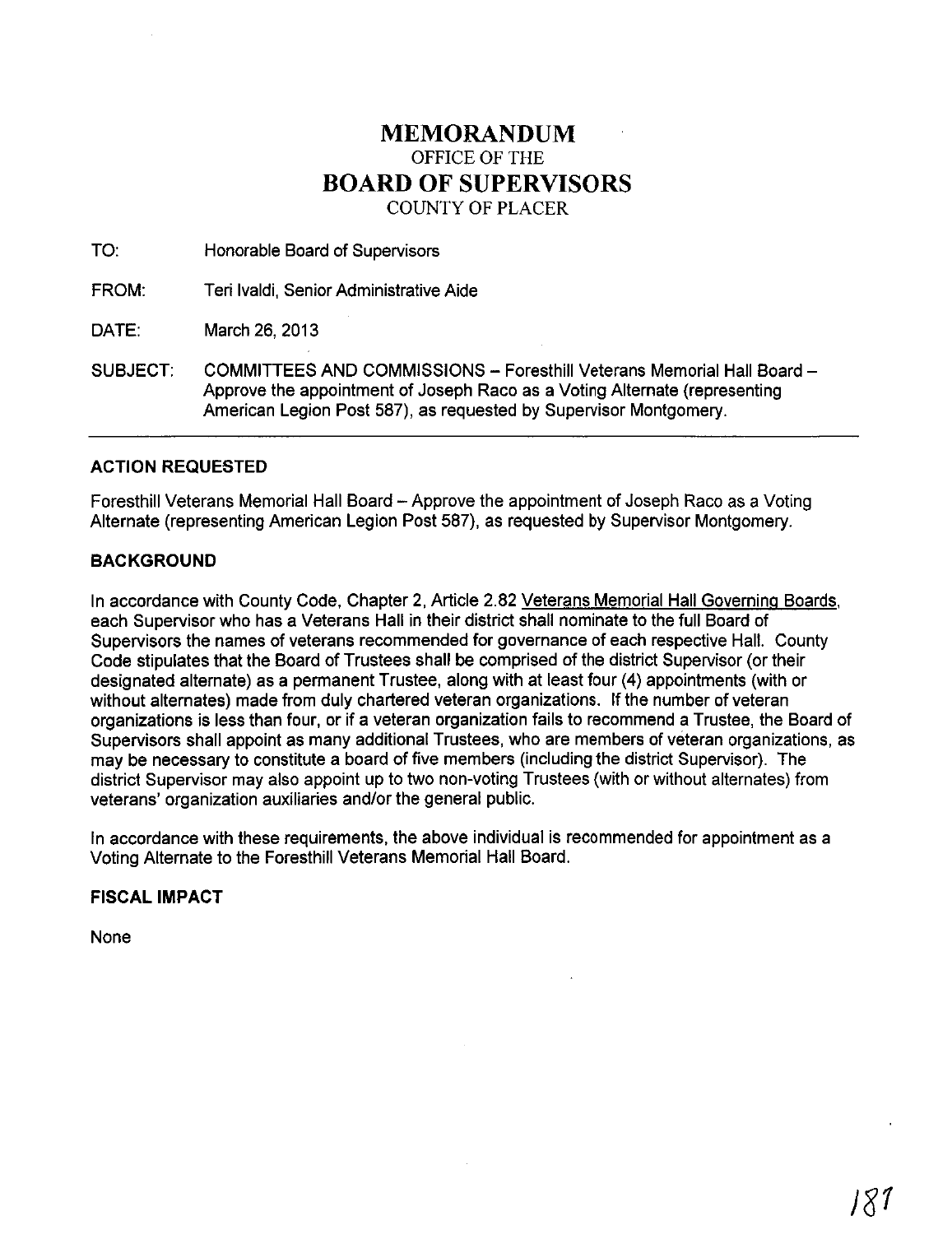## **VETERANS MEMORIAL HALL BOARD - FORESTHILL**

#### PUBLIC COMMITTEE INFORMATION

**PURPOSE:** Management of the Hall, fee for rental of hall and equipment; purposes and procedures for rental of the hall; and coordination of routine maintenance and Janitorial services.

### **CONFLICT OF INTEREST: No**

**COMPOSITION:** In accordance with County Code, Chapter 2, Article 2.82 Veterans Memorial Hall Governing Boards, each Supervisor who has a Veterans Hall in their district shall nominate to the full Board of Supervisors the names of veterans recommended for governance of each respective Hall. County Code stipulates that the Board of Trustees shall be comprised of the district Supervisor (or their designated alternate) as a permanent Trustee, along with at least four (4) appointments (With or without alternates) made from duly chartered veteran organizations. If the number of veteran organizations is less than four, or if a veteran organization fails to recommend a Trustee, the Board of Supervisors shall appoint as many additional Trustees, who are members of veteran organizations, as may be necessary to constitute a board of five members (including the district Supervisor). The . district Supervisor may also appoint up to two non-voting Trustees (with or without alternates) from veterans' organization auxiliaries and/or the general public.

## **MEETINGS:** As called by Board President.

#### **COMPENSATION:**

The office of the trustee is honorary, without salary or other compensation.

#### COUNTY CONTACT PERSON **Facility Services** (530) 889-4900 11476 CAve Auburn, CA 95603-

**American legion Post 587 Stephen Cannizzaro** STATUS: Voting TERM LENGTH: 1-year APPOINTED BY: BOS EXPIRES: 8/31/2013

**Veterans of Foreign Wars Post 11294 Rich Murray** STATUS: Voting TERM LENGTH: 1-year APPOINTED BY: BOS EXPIRES: 8/31/2013

## **Member At Large Non Voting Vicki Haskins Campbell** STATUS: Non Voting

TERM LENGTH: 1-year APPOINTED BY: BOS EXPIRES: 8/31/2013

#### CURRENT MEMBERS

**American Legion Post 587 Francis Stevenson** STATUS: Voting TERM LENGTH: l-year APPOINTED BY: BOS EXPIRES: 8/31/2013

**Veterans of Foreign Wars Post 11294 Alternate Roy Price** STATUS: Voting Alternate TERM LENGTH: 1-year APPOINTED BY: BOS EXPIRES: 8/31/2013

**Member At large Alternate Non Voting Gary Oliver** STATUS: Non Voting **TERM LENGTH: 1-year APPOINTED BY; District 5 Supervisor** EXPIRES: 8/31/2013

#### **Veterans of Foreign Wars Post 11294 Vincent L Robinson** STATUS: Voting TERM LENGTH. 1-year APPOINTED BY: BOS EXPIRES: 8/31/2013

CONTACT PERSON

**American Legion Auxiliary 587 Non Voting Vicky Price** STATUS: Non Voting TERM LENGTH: I-year APPOINTED BY: BOS EXPIRES: 8/31/2013

**Supervisor Jennifer Montgomery Supervisor District 5** STATUS: Voting TERM LENGTH: BOS Pleasure APPOINTED BY: BOS EXPIRES: BOS Pleasure

Last Update: 1/30/201312:49:19 PM **Veterans Memorial Hall Board - Foresthill Confidential Roster**

**Page 1 of 1**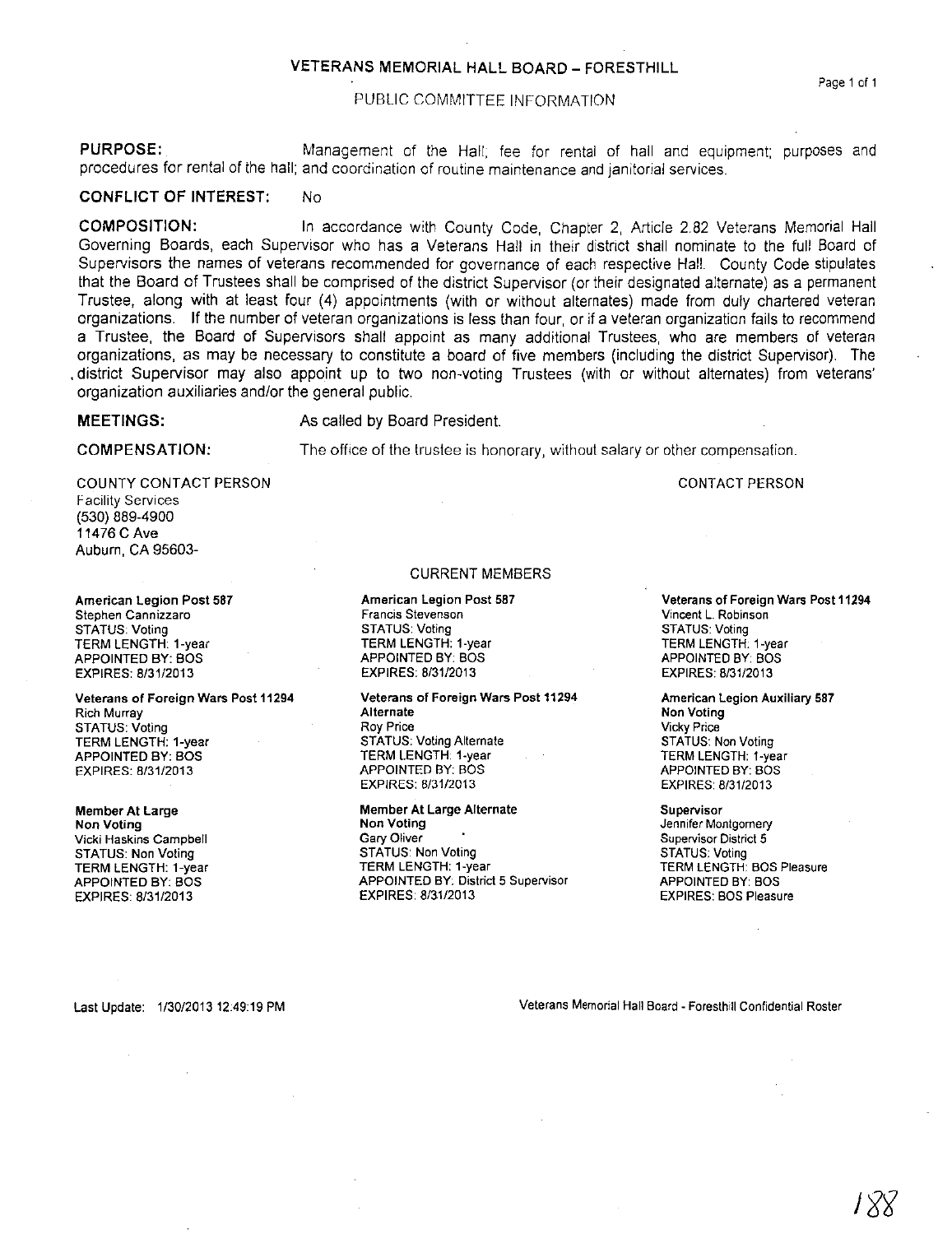**RECEIVED** 



# MAR 0-5-2013 RECOMMENDATION FOR APPOINTMENT OF THE TRUSTEE FOR MEMBERSHIP UN<sup>OF SUPERVISORS</sup> **VETERANS MEMORIAL HALL GOVERNING BOARD**

APPLICATIONS ARE DUE ON OR BEFORE THE THIRD MONDAY IN JUNE PLACER COUNTY CODE 2,82.020

| RECOMMENDED CANDIDATE:               | $\frac{1}{2}$ cseph (Toe                           |                                                                                |  |
|--------------------------------------|----------------------------------------------------|--------------------------------------------------------------------------------|--|
|                                      | (FIRST NAME)                                       | (LAST NAME)                                                                    |  |
|                                      | NAME OF REPRESENTED ORGANIZATION: HALC RICAN       | LEGION                                                                         |  |
|                                      | RECOMMENDED POSITION ON BOARD: VOTING MEMBER       | ALTERNATE<br>NON-VOTING MEMBER<br>(CIRCLE ONE)                                 |  |
|                                      | CANDIDATE'S ORGANIZATION AND COMMUNITY EXPERIENCE: |                                                                                |  |
|                                      |                                                    | AMERICAN LEGION POST 587, ONCTRACILMIND SNOWMOBILLI ASCO                       |  |
|                                      | Bresthil Community Church                          |                                                                                |  |
| APPOINTMENT RECOMMENDED BY:          | (PRINT NAME)                                       | EVE CANNAZZARO                                                                 |  |
| TITLE AND ORGANIZATION:              | (COMMANDER/PRESIDENT/ORGANIZATION NAME)            | American LEZION 587                                                            |  |
| <b>COMMANDER/PRESIDENT SIGNATURE</b> |                                                    |                                                                                |  |
|                                      |                                                    |                                                                                |  |
|                                      |                                                    |                                                                                |  |
|                                      | CANDIDATE'S NAME: Joseph (JOE) RACO                |                                                                                |  |
| PHYSICAL ADDRESS:                    |                                                    |                                                                                |  |
|                                      |                                                    |                                                                                |  |
| <b>MAILING ADDRESS:</b>              |                                                    |                                                                                |  |
| CITY:                                | STATE:                                             | ZIP:                                                                           |  |
| <b>PHONE NUMBERS:</b>                | HOME:                                              | BUSINESS:                                                                      |  |
|                                      | CELL:                                              | <b>FAX:</b>                                                                    |  |
|                                      | E-MAIL:                                            |                                                                                |  |
|                                      | APPLICATION WILL BE RETAINED FOR ONE YEAR          | CANDIDATE INFORMATION IS CONSIDERED CONFIDENTIAL FOR PLACER COUNTY USE ONLY    |  |
|                                      |                                                    | APPHCATION MUST BE FILED WITH THE CLERK OF THE BOARD OF SHOFRUISOPS LOCATED AT |  |

175 FULWEILER AVENUE, AUBURN, CA 95603